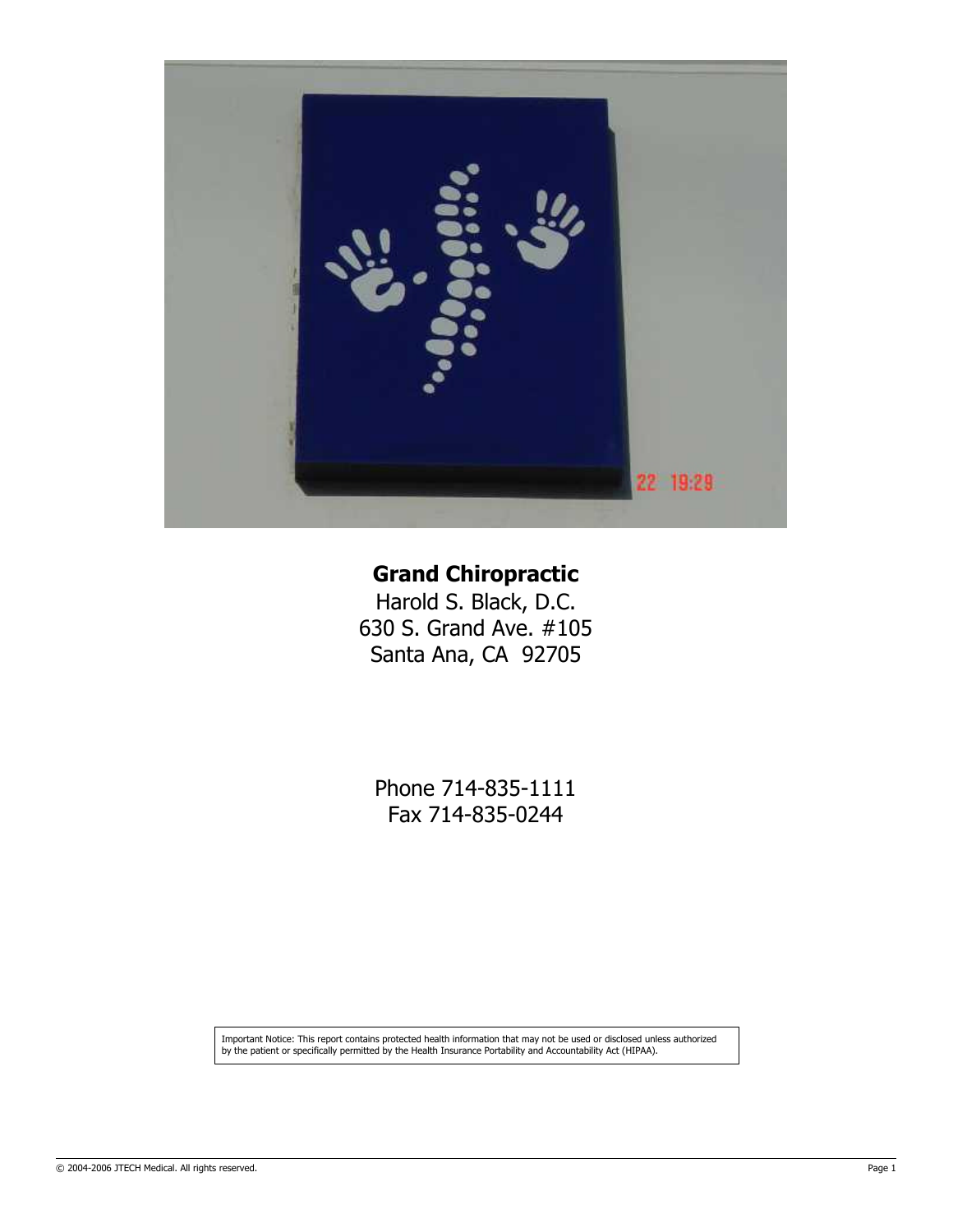|         | <b>Patient Information</b>                  |             |                    |            |        |
|---------|---------------------------------------------|-------------|--------------------|------------|--------|
| Name    | Susan L. Spine                              |             | Patient ID<br>2341 |            |        |
| Address | 1221 Bridge St.<br>Saint George, Utah 84271 | Day Phone   | 435-652-8989       | Gender     | Female |
|         |                                             | Night Phone |                    | Handedness | Right  |
| Email   |                                             |             | <b>Birth Date</b>  | 10/19/1950 |        |
|         |                                             |             |                    |            |        |

|                    | <b>Incident Information</b>            |                                                                                                                  |                   |             |  |  |  |
|--------------------|----------------------------------------|------------------------------------------------------------------------------------------------------------------|-------------------|-------------|--|--|--|
| Name / Description |                                        | Low Back Injury                                                                                                  |                   |             |  |  |  |
|                    | Dr. Marion Stillwell<br>Care Providers |                                                                                                                  | Lilian Rutherford |             |  |  |  |
| Insurance 1        |                                        | <b>Bil Gateman</b><br>Quicksilver Insurance<br>1100 St. George Blvd.<br>Saint George, Utah 84211<br>435-894-1000 |                   | Insurance 2 |  |  |  |
| Policy No.         |                                        | 895642343                                                                                                        |                   | Policy No.  |  |  |  |
| Claim No.          | 904a                                   |                                                                                                                  |                   | Claim No.   |  |  |  |
| Employer           |                                        |                                                                                                                  |                   | Referred By |  |  |  |
| Job Title          |                                        |                                                                                                                  |                   | Purpose     |  |  |  |
| Attorney           |                                        | Susan Sontiago<br>Sontiago & Wells<br>890 Sping Village Rd.<br>Taylorsville, UT 84133<br>435 727-8900            |                   | Objectives  |  |  |  |

| <b>Exam Information</b>                                 |           |                   |            |
|---------------------------------------------------------|-----------|-------------------|------------|
| Name / Description   Low Back Evaluation                |           | Exam Date         | 11/22/2004 |
| Contact<br>Dr. Marion Stillwell<br><b>JTECH Medical</b> | Tested By | Lilian Rutherford |            |

| <b>Provider Signature</b> | <b>Date</b> |
|---------------------------|-------------|
|                           | 11/14/2007  |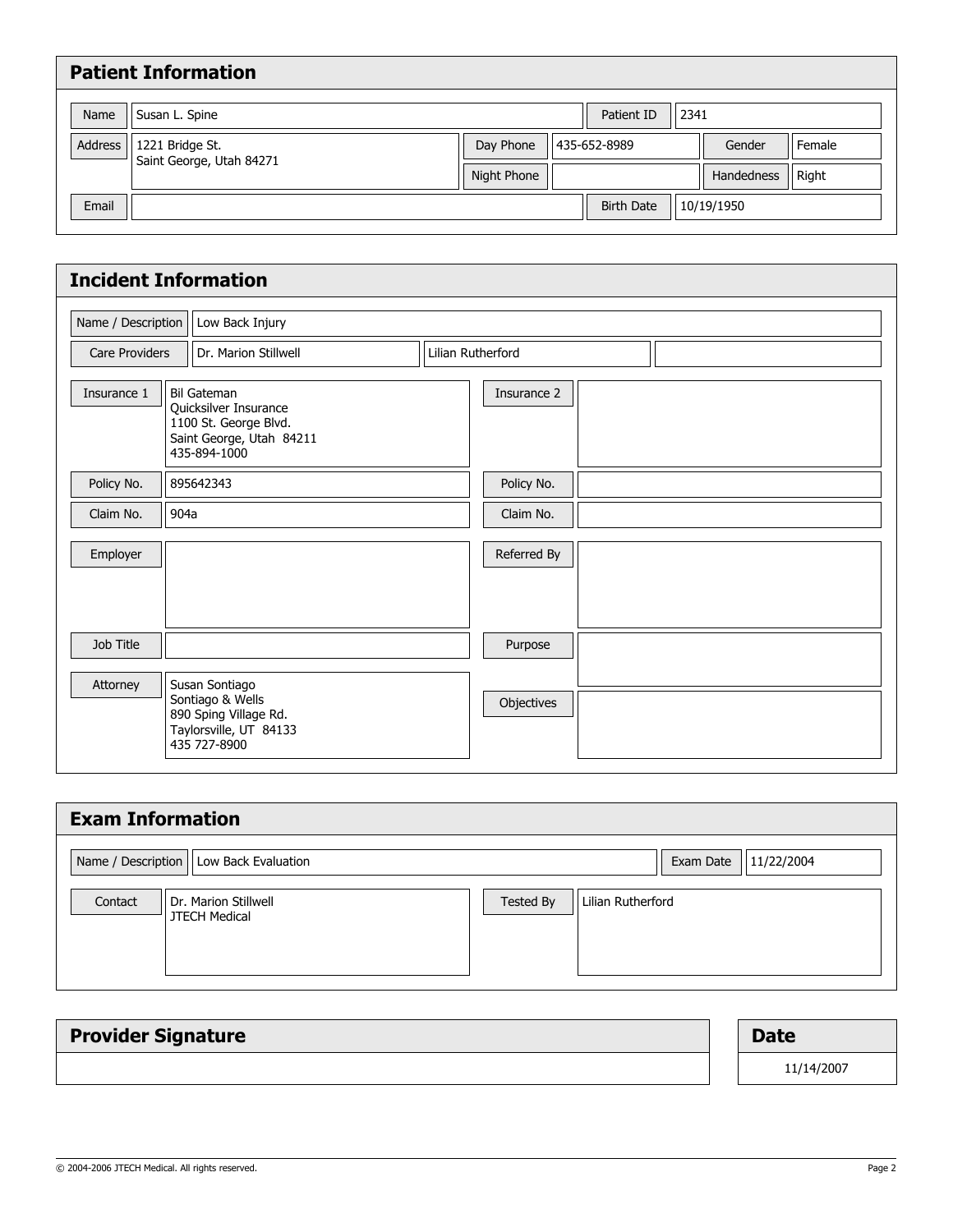## Incident - Notes

Ms. Spine hurt her back while lifting groceries out of her car trunk.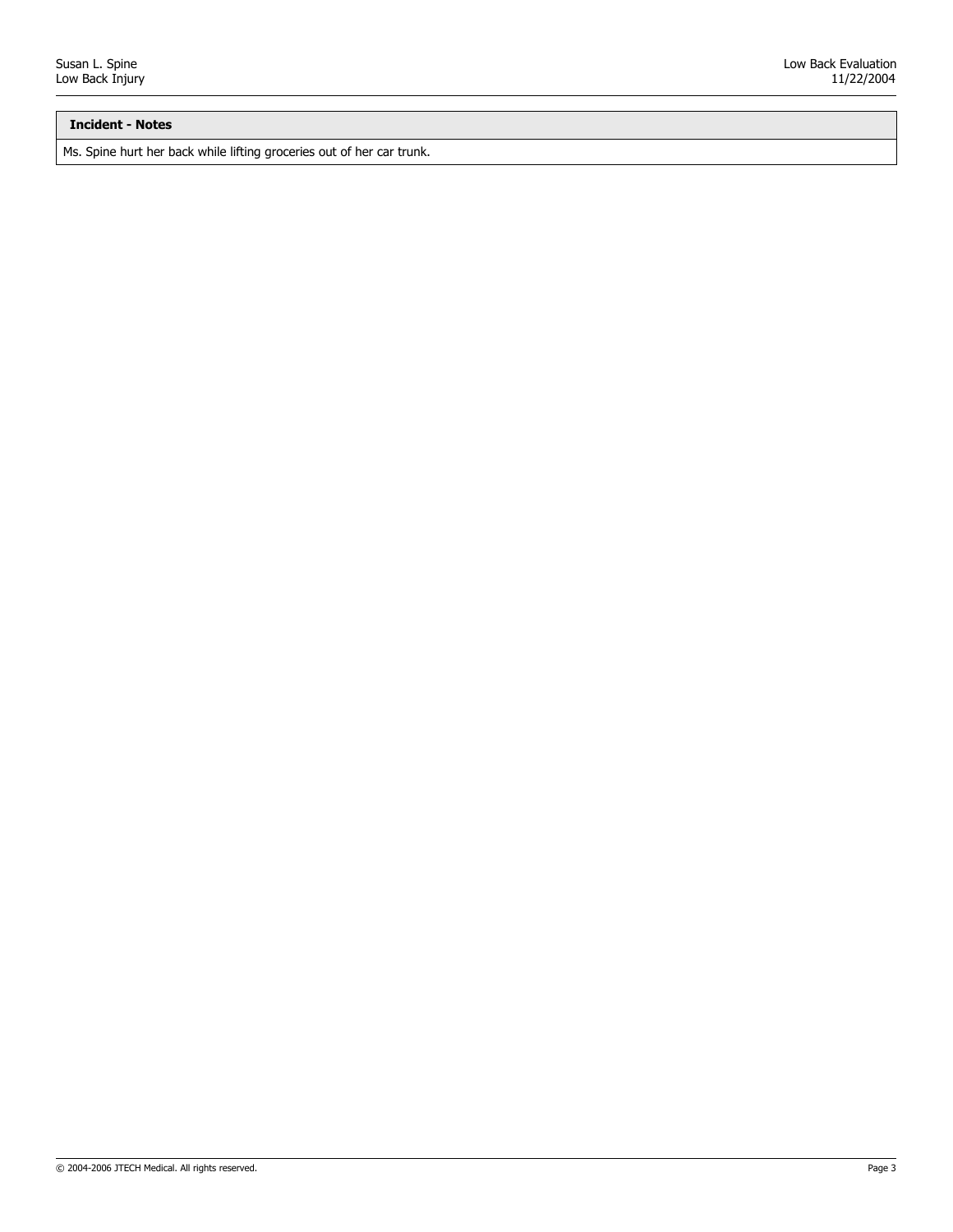## Glossary of Terms and Abbreviations

- [xxx] Indicates the repetition was excluded from statistical calculations.
- **<xxx>** Signifies a state of ankylosis in the specified motion.
	- **Anky** Ankylosis. "Yes" means the tester observed ankylosis, as defined by the AMA.
	- Avg Average, or arithmetic mean, of a series of values or repetitions.
	- **Cons** Consistency of effort. "Yes" indicates a CV of less than 15%, and "No" denotes a CV of 15% or more.
	- CV Coefficient of variation between repetitions, which can be used as a measure of consistency. It is equal to the standard deviation divided by the mean and is expressed as a percentage.
	- **Dev** Deviation between repetitions based on range of motion validity criteria in the AMA Guides to the Evaluation of Permanent Impairment that three consecutive repetitions must fall within 5 degrees or 10 percent of the mean, whichever is larger. Deviation is expressed in degrees if the mean is 50 degrees or less and as a percentage if the mean is greater than 50 degreees.
	- **Diff** Percentage of side to side difference based on the test's primary stat.

# Notes and References - Inclinometry

#### Notes - Spine ROM

- 1. An automatic subtraction dual inclinometer was used for testing, negating the need for documenting the T1 and T12 intermediate numbers.
- 2. Normal values are from the AMA Guides to the Evaluation of Permanent Impairment (5th Edition).
- 3. Ankylosis is defined by the Guides for spine range of motion as an inability to reach neutral. The joint may be either fixated or partially mobile.
- 4. Negative values indicate a lordotic or kyphotic curve opposite to normal.
- 5. Validity is determined using either deviation (Dev) or coefficient of variation (CV), as selected by the examiner.

#### Notes - Extremity ROM

- 1. Normal values are from the AMA Guides to the Evaluation of Permanent Impairment (5th Edition).
- 2. Ankylosis is defined as a fixated, immobile joint, differing its meaning in spine range of motion.
- 3. Negative numbers indicate a lag condition, which signifies the joint retains partial movement but is unable to reach neutral.

#### References

1. Cocchiarella L, Andersson G (eds): AMA Guides to the Evaluation of Permanent Impairment, Fifth Edition. American Medical Association 2001.

Fatigue Percent difference between the maximum force and

any force exerted during the initial ready time.

Grade Subjective form of assigning a value to a muscle test,

**Max** Maximum value of a series of values or repetitions. **Mean** Average force exerted over a single repetition. This

**Norm** Normal test result to be expected from a healthy

 $% N$  Percent of norm. This is a comparison of the test's % **Norm** primary stat to the predicted norm, if available. **Primary** The value, either maximum or average, used for **Stat** statistical calculations such as percent difference and

other independent research.

percent of norm.

ending force during an individual repetition. This excludes

with grade 5 usually representing full, normal resistance.

excludes any force exerted during the initial ready time.

individual. Norms may vary depending on several factors, such as patient age, gender, and weight. They are derived from a variety of sources, including the AMA and

- 2. Gerhardt J, Cocchiarella L, Lea R. The Practical Guide to Range of Motion Assessment. American Medical Association 2001.
- 3. Lantz CA, Chen J, Buch D. Clinical Validity and Stability of Active and Passive Cervical Range of Motion with Regard to Total and Unilateral Uniplanar Motion. SPINE: 24, 11;1082-1089.
- 4. Ng JK, Kippers V, Richardson CA, Parnianpour M. Range of motion and lordosis of the lumbar spine: reliability of measurement and normative values. Spine 2001;26(1):53-60.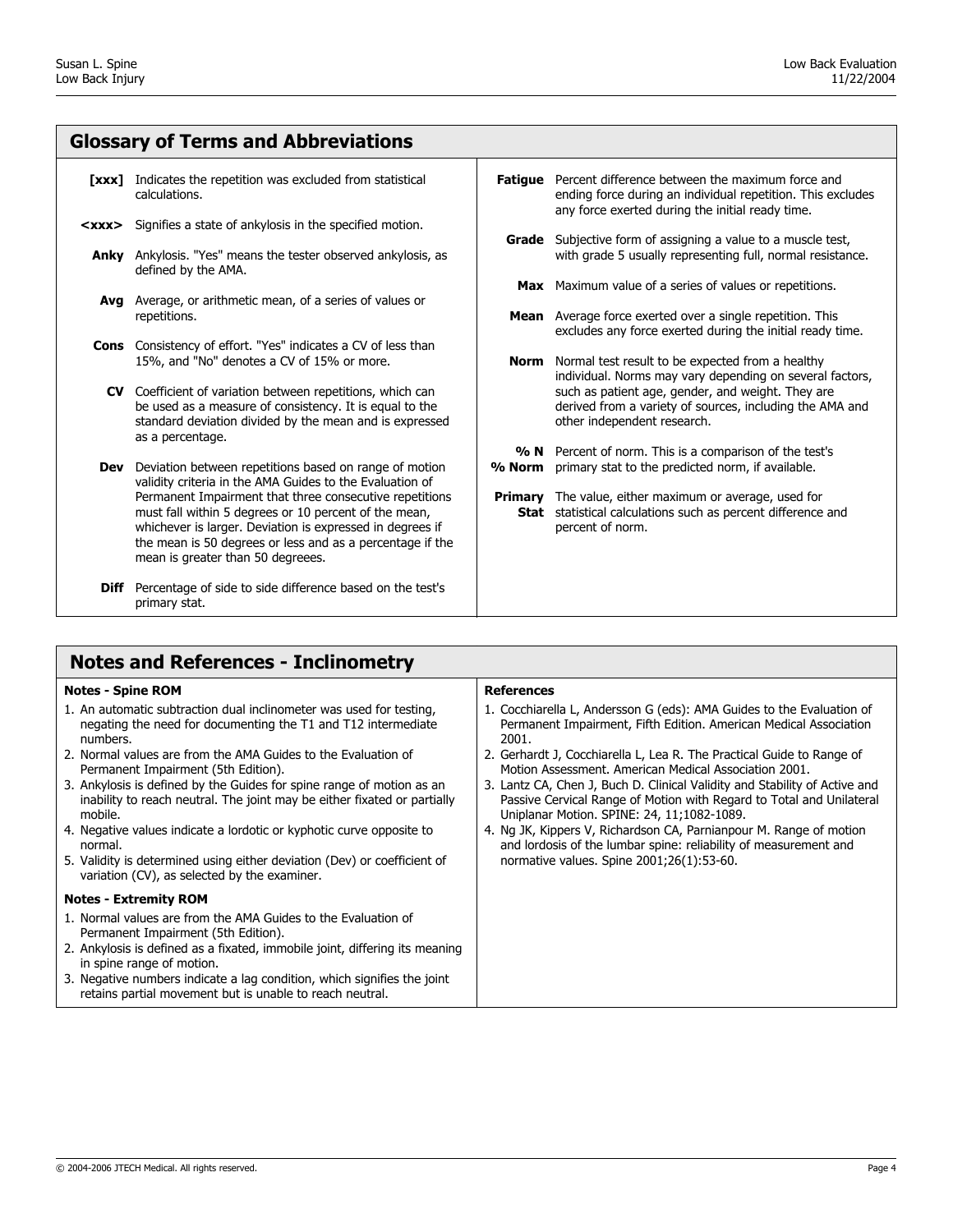| <b>Notes and References - Goniometry</b>                                                                                                                                                                                                                                                             |                                                                                                                                                                                                                                                                                                                                                                                                                                                                                                                                                             |  |  |  |
|------------------------------------------------------------------------------------------------------------------------------------------------------------------------------------------------------------------------------------------------------------------------------------------------------|-------------------------------------------------------------------------------------------------------------------------------------------------------------------------------------------------------------------------------------------------------------------------------------------------------------------------------------------------------------------------------------------------------------------------------------------------------------------------------------------------------------------------------------------------------------|--|--|--|
| <b>Notes</b>                                                                                                                                                                                                                                                                                         | <b>References</b>                                                                                                                                                                                                                                                                                                                                                                                                                                                                                                                                           |  |  |  |
| 1. Normal values are from the AMA Guides to the Evaluation of<br>Permanent Impairment (5th Edition).<br>2. Ankylosis is defined as a fixated, immobile joint.<br>3. Negative numbers indicate a lag condition, which signifies the joint<br>retains partial movement but is unable to reach neutral. | 1. Cocchiarella L, Andersson G (eds): AMA Guides to the Evaluation of<br>Permanent Impairment, Fifth Edition. American Medical Association<br>2001.<br>2. Norkin CC, White DJ. Measurement of Joint Motion: A Guide to<br>Goniometry, 2nd edition. FA Davis Co. 1995.<br>3. American Society of Hand Therapists: Clinical Assessment<br>Recommendations, 2nd edition. ASHT 1992.<br>4. Gajdosik RL, Bohannon RW. Clinical Measurement of Range of<br>Motion. Review of Goniometry Emphasizing Reliability and Validity.<br>Phys Ther 1987; 67(12): 1867-72. |  |  |  |

## Notes and References - Muscle Testing

| 1. Reese NB. Muscle and Sensory Testing. Philadelphia: W.B. Saunders<br>Company; 1999. | 5. Bohannon RW. Intertester Reliability of Hand-Held Dynamometry: A<br>Concise Summary of Published Research. Perceptual and Motor Skills |
|----------------------------------------------------------------------------------------|-------------------------------------------------------------------------------------------------------------------------------------------|
| 2. Hislop HJ, Montgomery J. Daniels and Worthingham's Muscle Testing:                  | 1999:88:899-902.                                                                                                                          |
| Techniques of Manual Examination, 6th ed. Philadelphia: W.B.                           | 6. Lee JH, et al. Trunk muscle weakness as a risk factor for low back                                                                     |
| Saunders Company; 1995.                                                                | pain. A 5-year prospective study. Spine 1999 Jan 1;24(1):54-7.                                                                            |
| 3. Cocchiarella L, Andersson G (eds): AMA Guides to the Evaluation of                  | 7. Vernon HT, et al. Evaluation of Neck Strength with a Modified                                                                          |
| Permanent Impairment, Fifth Edition. American Medical Association                      | Sphygmomanometer Dynamometer: Reliability and Validity. J Manip                                                                           |
| 2001.                                                                                  | Phys Ther 1992;15,6:343-349.                                                                                                              |
| 4. Bohannon RW. Manual muscle testing: does it meet the standards of                   | 8. Ylinen J, et al. Decreased isometric neck strength in women with                                                                       |
| an adequate screening test? Clinical Rehabilitation 2005;19:662-667.                   | chronic neck pain and the repeatability of neck strength                                                                                  |
|                                                                                        | measurements. Arch Phys Med Rehabil 2004;85(8):1303-8.                                                                                    |

## Definitions and References - Static Strength

#### Definitions **References**

NIOSH National Institute of Occupational Safety and Health.

- **HSC** Horizontal strength change expected when horizontal attachment position is changed for certain NIOSH static strength tests.
- **IHSC** Inappropriate horizontal strength change occurs when the expected increase or decrease in strength is not demonstrated for an HSC test.
- **NIOSH %** This value indicates how the demonstrated static strength compares to normal values published in the Work Practices Guide for Manual Lifting with 50% being average.
	- **Vertical** The height of the lifting gauge handles from the Pos platform for a static strength test.
- **Horizontal** Location of the lift gauge attachment point from the Pos medial malleoli.
- **Dynamic** The values use the Highest Mean to indicate the **Rating** theoretical load a patient may be able to lift dynamically on an occasional basis (Blankenship, 1990). Frequent and constant values are derived from the occasional lift value using ratios from the Dictionary of Occupational Titles, 1991.

- 1. Work Practices Guide for Manual Lifting. Washington DC; National Institute of Occupation Safety and Health; 1982. US Dept of Health and Human Services Publication No. 81-122.
- 2. Keyserling WM, Herrin GD, Chaffin DB, Amstrong TJ, Foss ML. Establishing an industrial strength testing program. Am Ind Hyg 1980:41; 730-73.
- 3. Berryhill B, Osborne P, et al. Horizontal Strength Changes: An Ergonomic Measure for Determining Validity of Effort in Impairment Evaluations a Preliminary Report. Journal of Disability, 1993:3 (1-4), 143-148.
- 4. Dictionary of Ocupational Titles. US Dept of Labor, 1991.
- 5. Blankenship KL. Functional Capacity Evaluation: The Procedure Manual. The Blankenship Corporation 1994:9.38-9.65.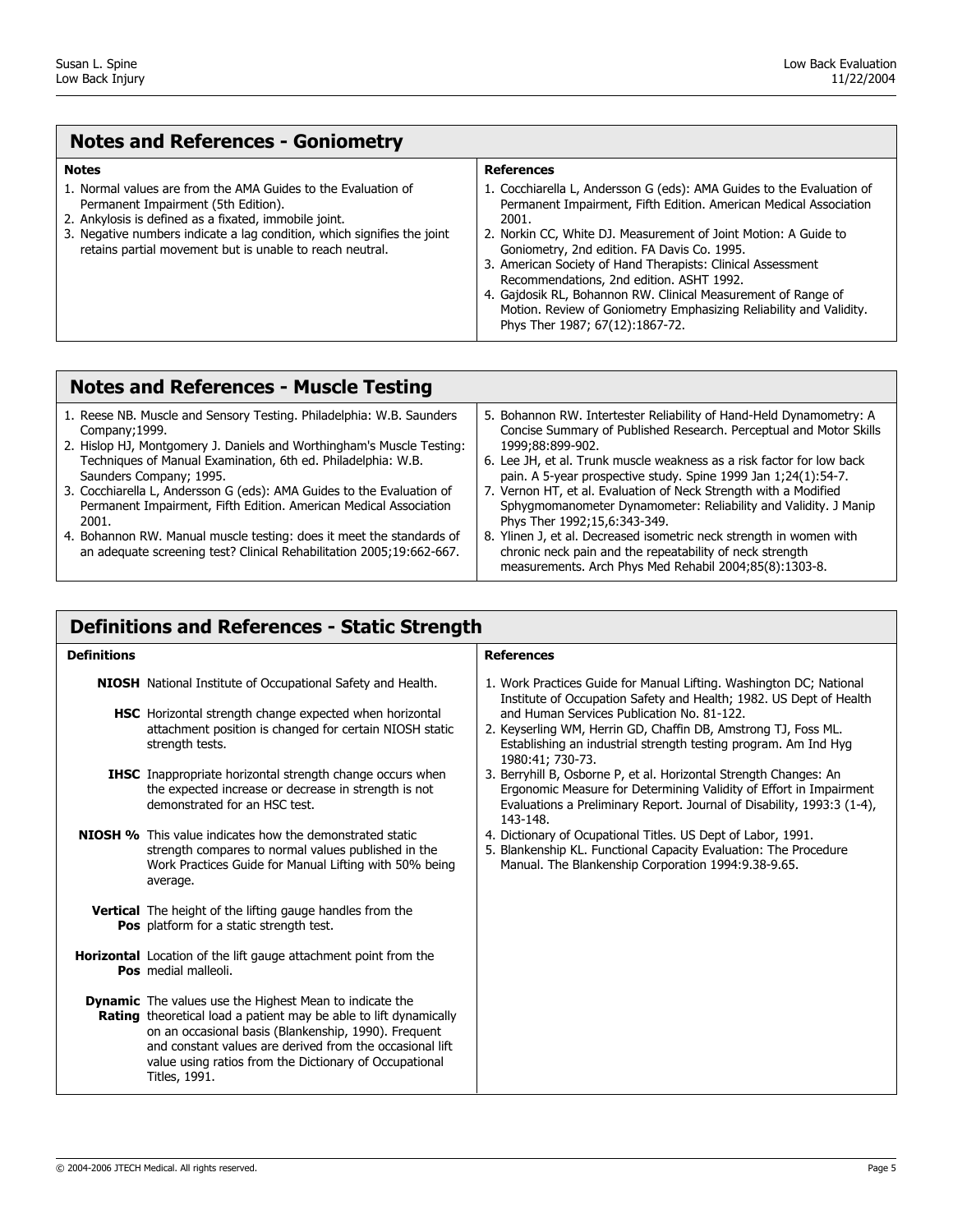| <b>Personal Status</b> |             |              |             |  |  |
|------------------------|-------------|--------------|-------------|--|--|
| Relationship Status    | Married     | Tobacco Use  | Occasional  |  |  |
| Education              | High School | Alcohol Use  | < Once/Week |  |  |
| Exercise               | Never       | Caffeine Use | Daily       |  |  |

| <b>Initial Complaint - Chief</b>                  |                                 |            |                                                      |                         |                          |  |
|---------------------------------------------------|---------------------------------|------------|------------------------------------------------------|-------------------------|--------------------------|--|
| Lifting<br>Causation                              | Severity                        | Severe     |                                                      | Frequency               | Constant                 |  |
| Stable<br><b>Status</b>                           | <b>Duration</b>                 | Continuous |                                                      | <b>ADL Interference</b> | Constant                 |  |
| Date<br>Onset                                     | <b>Quality Descriptions</b>     |            | <b>Exacerbating Factors</b>                          |                         | <b>Relieving Factors</b> |  |
| 11/21/2004<br>Location<br>Low back and right leg. | Aching<br>Shooting<br>Throbbing |            | Bending<br>Lifting<br>Sitting<br>Standing<br>Walking |                         | Resting                  |  |

#### Initial Complaint - Chief - Description

Ms. Spine reports pain in her low back radiating into her left leg. She has difficulty bending, walking, dressing and performing other activities due to the pain in her low back.

# Complaint Related Medical History - OTC Medicines

| <b>OTC Medicine</b> | Aspirin         | Results | Minimal to no pain relief. |
|---------------------|-----------------|---------|----------------------------|
| Frequency           | 500 m/4 x daily |         |                            |

| <b>Vitals</b> |         |             |                          |             |                          |                       |           |
|---------------|---------|-------------|--------------------------|-------------|--------------------------|-----------------------|-----------|
| Height        | 64 in   | Pulse       | $\qquad \qquad -$        | Temperature | $\overline{\phantom{m}}$ | <b>Blood Pressure</b> | 90<br>133 |
| Weight        | 135 lbs | Respiration | $\overline{\phantom{m}}$ |             |                          | Arm                   | Left      |
|               |         |             |                          |             |                          | Posture               | Sitting   |
|               |         |             |                          |             |                          |                       |           |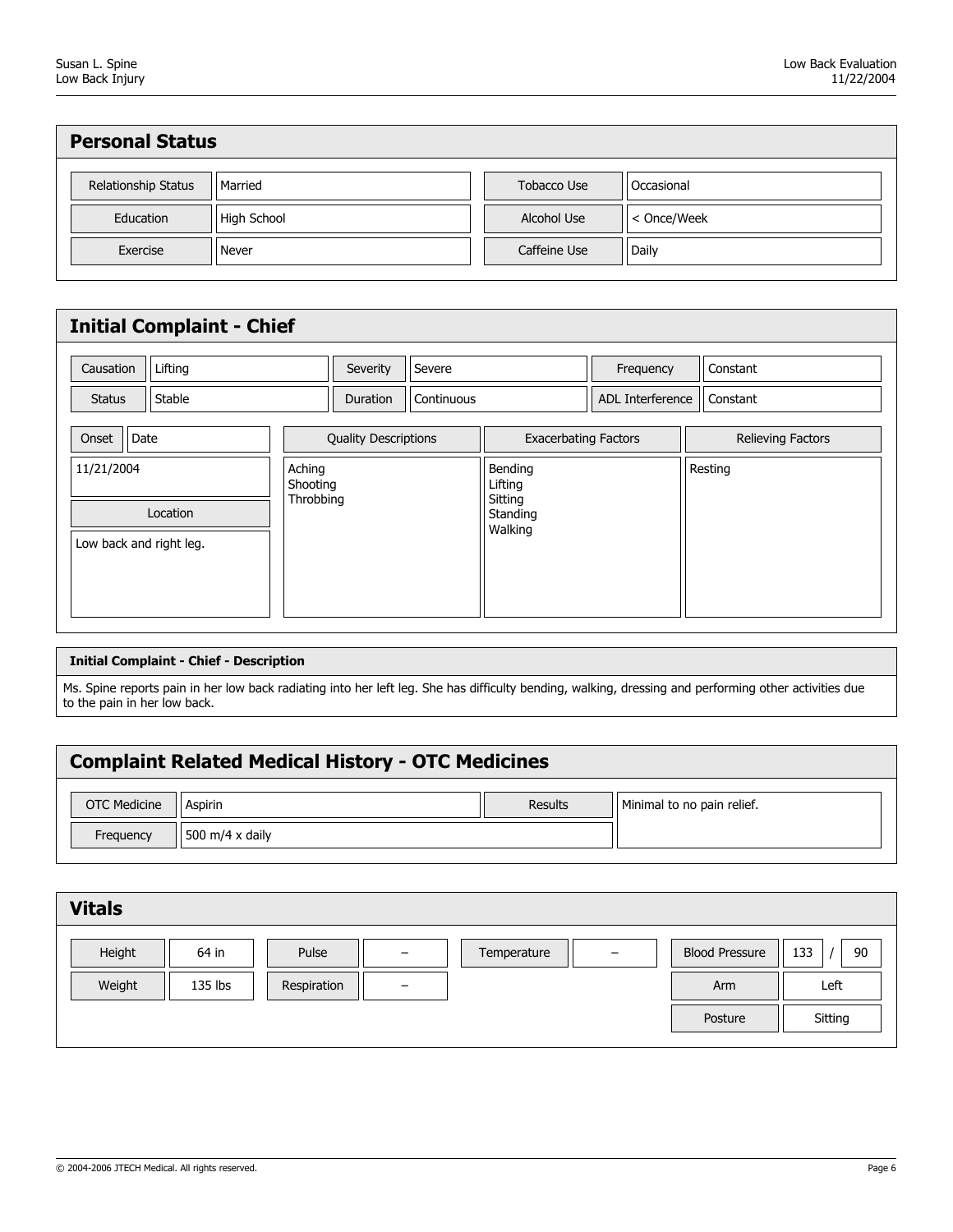# Pain Evaluation

|                     |                                  |                    | Pain Legend                          |                  |
|---------------------|----------------------------------|--------------------|--------------------------------------|------------------|
|                     | - [Numbness]<br>X [Burning Pain] | / [Pins & Needles] | v [Stabbing Pain]<br>0 [Aching Pain] |                  |
|                     |                                  |                    | Pain Scale [0 Best - 10 Worst]       |                  |
|                     | <b>Right Now</b>                 | $\overline{7}$     | At Best                              | 5                |
|                     | Average                          | 5                  | At Worst                             | $\boldsymbol{9}$ |
| KAMARAKALARAKA KARA |                                  |                    |                                      |                  |

#### Pain Evaluation - Notes

Ms. Spine indicated that pain radiates down outside of her left leg.

# Orthopedic Tests - Lumbosacral

|                          | Left     | Right    | <b>Notes</b>                                                                                          |
|--------------------------|----------|----------|-------------------------------------------------------------------------------------------------------|
| Bechterew's Sitting Test | Positive | Negative | Positive findings indicative of sciatica, intervertebral lesion, muscular<br>spasm or subluxation.    |
| <b>Bowstring Sign</b>    | Positive | Negative | Pain or radiculoathy indicates a positive sign for lumbar nerve root<br>compression.                  |
| Kemp's Test              | Positive | Negative | Positive test indicates possible muscular strain, ligamentous sprain or<br>pericapsular inflammation. |
| Toe Walk Test            | Positive | Negative | A positive test indicates L5 or S1 nerve root motor deficiency                                        |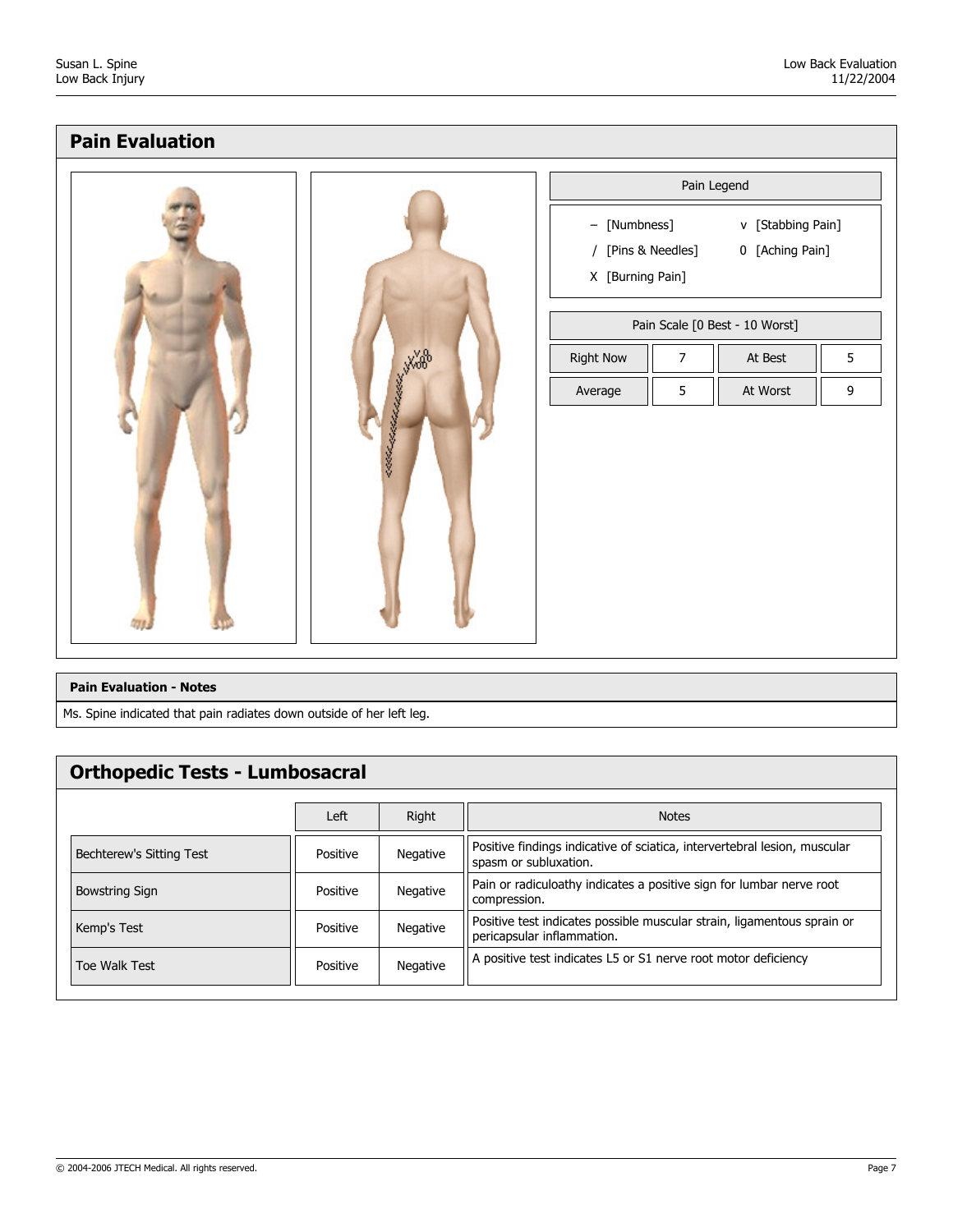| <b>Myotomes [Lower Extremity]</b> |          |       |                                             |      |       |                             |          |       |  |  |  |  |
|-----------------------------------|----------|-------|---------------------------------------------|------|-------|-----------------------------|----------|-------|--|--|--|--|
| <b>Hip</b>                        | Left     | Right | <b>Knee</b>                                 | Left | Right | Ankle / Foot                | Left     | Right |  |  |  |  |
| Abduction [L4-S1]                 |          |       | Flexion [L4-S2]                             |      |       | Plantar Flexion [L5-S2]     | $\times$ |       |  |  |  |  |
| Adduction [L2-S1]                 |          |       | Extension [L2-L4]                           |      |       | Dorsi Flexion [L4-S2]       |          |       |  |  |  |  |
| Flexion [L1-L4]                   |          |       | $\times$ Indicates weakness noted in motion |      |       | Foot Inversion [L4-S1]      |          |       |  |  |  |  |
| Extension [L4-S1]                 | $\times$ |       |                                             |      |       | Foot Eversion [L4-S2]       |          |       |  |  |  |  |
| Internal Rotation [L4-S2]         |          |       |                                             |      |       | Great Toe Flexion [L5-S2]   | $\times$ |       |  |  |  |  |
| External Rotation [L3-S2]         |          |       |                                             |      |       | Great Toe Extension [L4-S1] | ×        |       |  |  |  |  |
|                                   |          |       |                                             |      |       |                             |          |       |  |  |  |  |

| <b>Deep Tendon Reflexes (DTR)</b> |      |       |                         |                                                   |  |  |  |  |  |  |  |
|-----------------------------------|------|-------|-------------------------|---------------------------------------------------|--|--|--|--|--|--|--|
|                                   | Left | Right |                         | Legend                                            |  |  |  |  |  |  |  |
| Jaw                               |      |       | 0 Absent                | 3+ Brisk                                          |  |  |  |  |  |  |  |
| Biceps [C5-C6]                    |      |       | $1+$ Trace<br>2+ Normal | 4+ Hyperactive with clonus<br>5+ Sustained clonus |  |  |  |  |  |  |  |
| Brachioradialis [C5-C6]           |      |       |                         |                                                   |  |  |  |  |  |  |  |
| Triceps [C6-C7]                   |      |       |                         |                                                   |  |  |  |  |  |  |  |
| Patellar [L2-L4]                  | $2+$ | $2+$  |                         |                                                   |  |  |  |  |  |  |  |
| Achilles [S1-S2]                  | $2+$ | $2+$  |                         |                                                   |  |  |  |  |  |  |  |
|                                   |      |       |                         |                                                   |  |  |  |  |  |  |  |

#### Deep Tendon Reflexes (DTR) - Notes

Reflexes appeared normal.

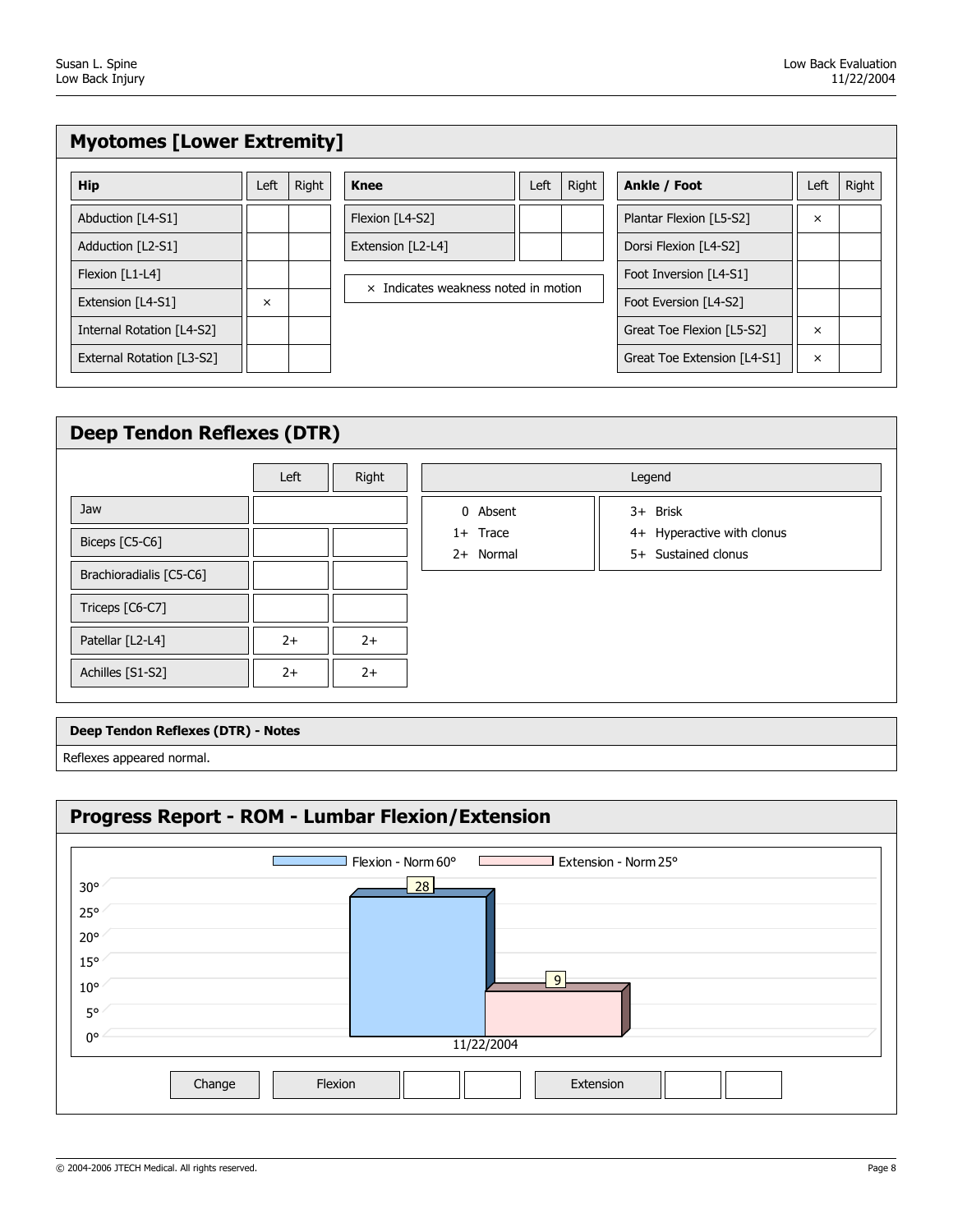

| <b>Lumbar Range of Motion (ROM) Details</b> |                        |              |                |              |                          |                          |                          |           |       |  |
|---------------------------------------------|------------------------|--------------|----------------|--------------|--------------------------|--------------------------|--------------------------|-----------|-------|--|
|                                             | Motion<br>Primary      |              | $\overline{2}$ | 3            | $\overline{4}$           | 5                        | 6                        | Max       | Valid |  |
| Flexion                                     |                        |              | $34^\circ$     | $31^\circ$   | $\overline{\phantom{0}}$ | $\overline{\phantom{0}}$ | -                        |           |       |  |
|                                             | Secondary              | $7^\circ$    | $6^\circ$      | $5^\circ$    | —                        | $\qquad \qquad -$        | -                        |           |       |  |
|                                             | Flexion Angle          | $25^\circ$   | $28^\circ$     | $26^\circ$   | -                        | $\qquad \qquad -$        | -                        | 28°       | Yes   |  |
| Extension                                   | Primary                | $10^{\circ}$ | $11^\circ$     | $10^{\circ}$ | -                        | $\qquad \qquad -$        | -                        |           |       |  |
|                                             | Secondary              | $3^{\circ}$  | $2^{\circ}$    | $2^{\circ}$  | -                        | -                        | -                        |           |       |  |
|                                             | <b>Extension Angle</b> | $7^\circ$    | 9°             | $8^{\circ}$  | -                        | -                        | -                        | 9°        | Yes   |  |
| Straight Leg Raise Left                     | Left SLR Angle         |              |                |              |                          |                          |                          |           |       |  |
| Straight Leg Raise Right                    | Right SLR Angle        |              |                |              |                          |                          |                          |           |       |  |
| Lateral Left                                | Primary                | $8^{\circ}$  | $6^\circ$      | 9°           | —                        | -                        | -                        |           |       |  |
|                                             | Secondary              | $2^{\circ}$  | 0°             | $2^{\circ}$  | -                        | -                        | —                        |           |       |  |
|                                             | Lateral Left Angle     | $6^\circ$    | $6^\circ$      | $7^\circ$    | —                        | —                        | -                        | $7^\circ$ | Yes   |  |
| Lateral Right                               | Primary                | $20^{\circ}$ | $21^{\circ}$   | $20^{\circ}$ | —                        | -                        | -                        |           |       |  |
|                                             | Secondary              | $4^\circ$    | 5°             | $2^{\circ}$  | —                        | $\qquad \qquad -$        | $\overline{\phantom{0}}$ |           |       |  |
|                                             | Lateral Right Angle    | $16^\circ$   | $16^\circ$     | $18^\circ$   | -                        | $\overline{\phantom{0}}$ | -                        | 18°       | Yes   |  |
| Rotation Left                               | Primary                |              |                |              |                          |                          |                          |           |       |  |
|                                             | Secondary              |              |                |              |                          |                          |                          |           |       |  |
|                                             | Rotation Left Angle    |              |                |              |                          |                          |                          |           |       |  |
| Rotation Right                              | Primary                |              |                |              |                          |                          |                          |           |       |  |
|                                             | Secondary              |              |                |              |                          |                          |                          |           |       |  |
|                                             | Rotation Right Angle   |              |                |              |                          |                          |                          |           |       |  |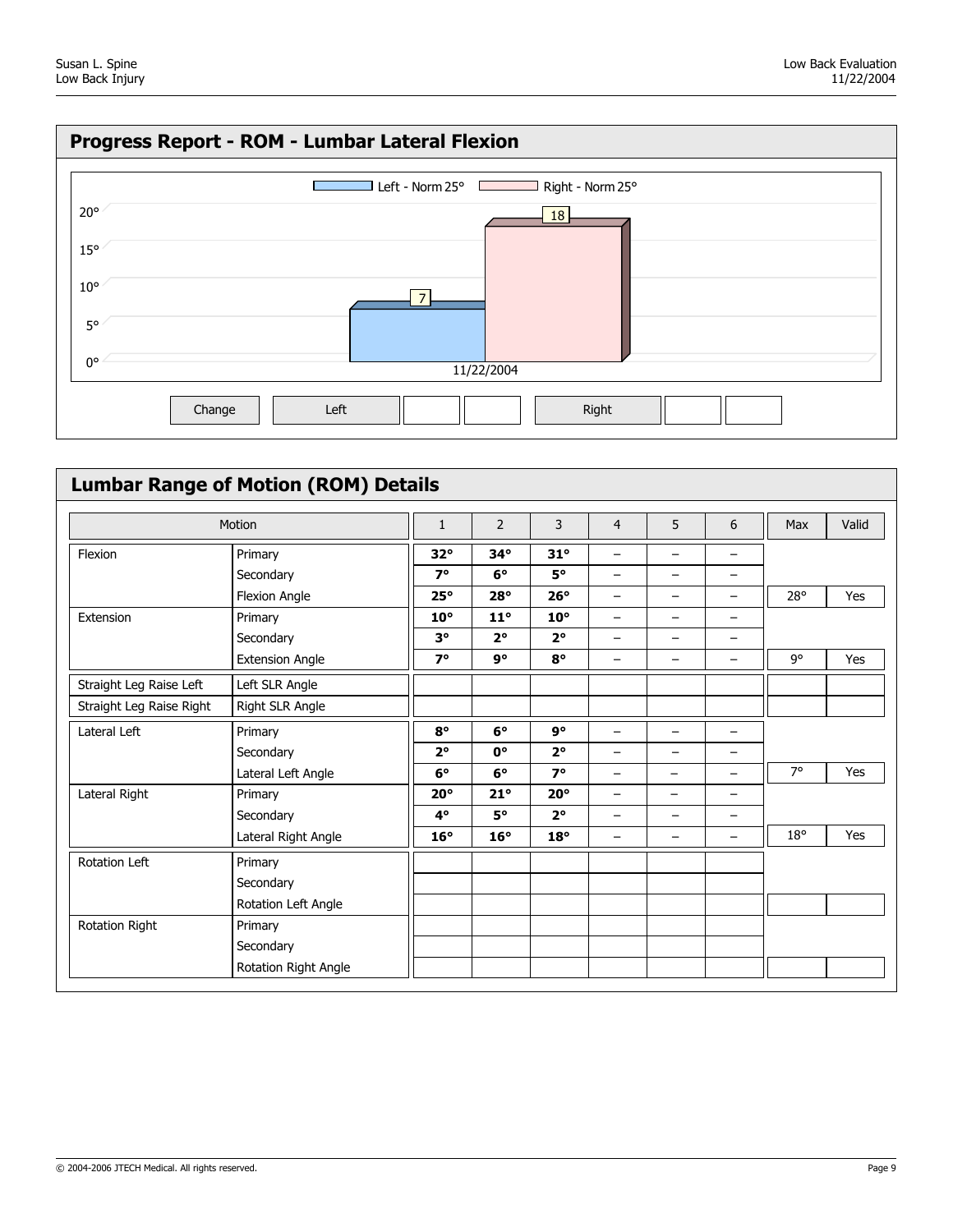



| Progress Report - Muscle Test - Great Toe Extension |                          |  |  |  |  |  |  |  |  |  |
|-----------------------------------------------------|--------------------------|--|--|--|--|--|--|--|--|--|
|                                                     | $\Box$ Left $\Box$ Right |  |  |  |  |  |  |  |  |  |
| 10 lbs                                              |                          |  |  |  |  |  |  |  |  |  |
| 8 lbs                                               |                          |  |  |  |  |  |  |  |  |  |
| 6 lbs                                               | 5.4                      |  |  |  |  |  |  |  |  |  |
| 4 lbs                                               | 3.8                      |  |  |  |  |  |  |  |  |  |
| 2 lbs                                               |                          |  |  |  |  |  |  |  |  |  |
| $0$ lbs                                             | 11/22/2004               |  |  |  |  |  |  |  |  |  |
|                                                     | Right<br>Left<br>Change  |  |  |  |  |  |  |  |  |  |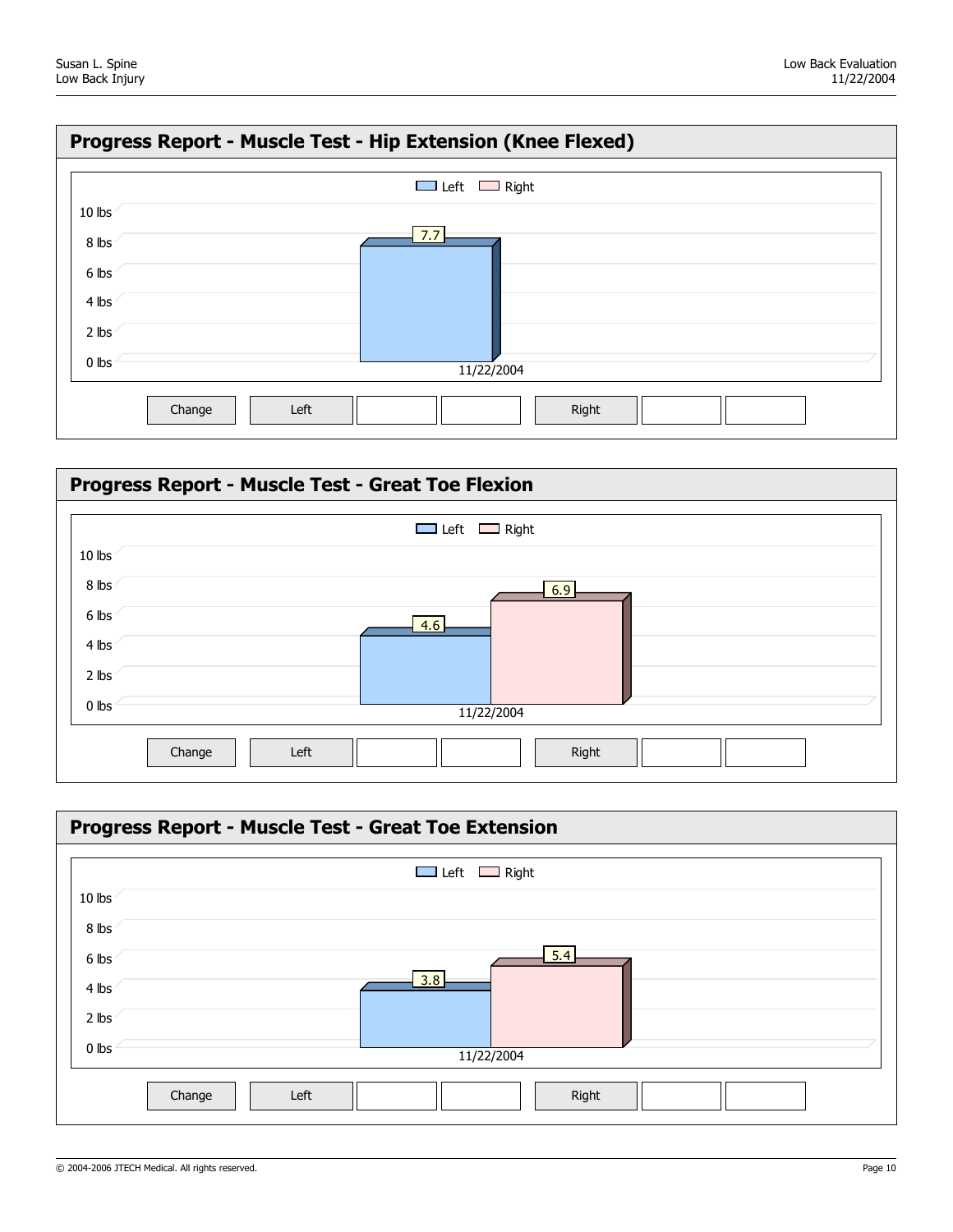

#### Muscle Strength Test - Great Toe Extension - Notes

Patient indicated that test did not cause pain, which consistent with neurological strength loss.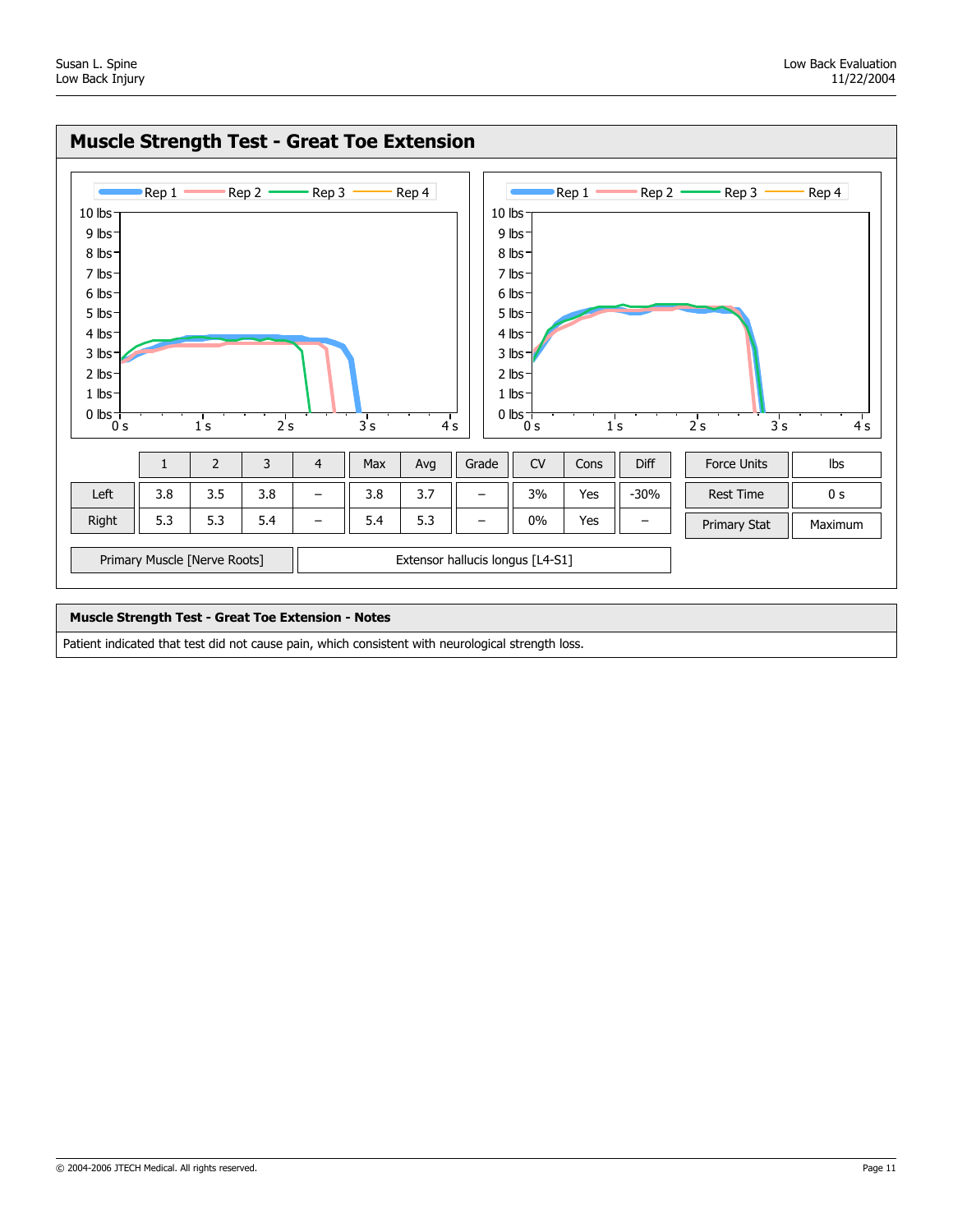

### Muscle Strength Test - Great Toe Flexion - Notes

Ms. Spine's strength loss is consistent with L5-S1 nerve compression.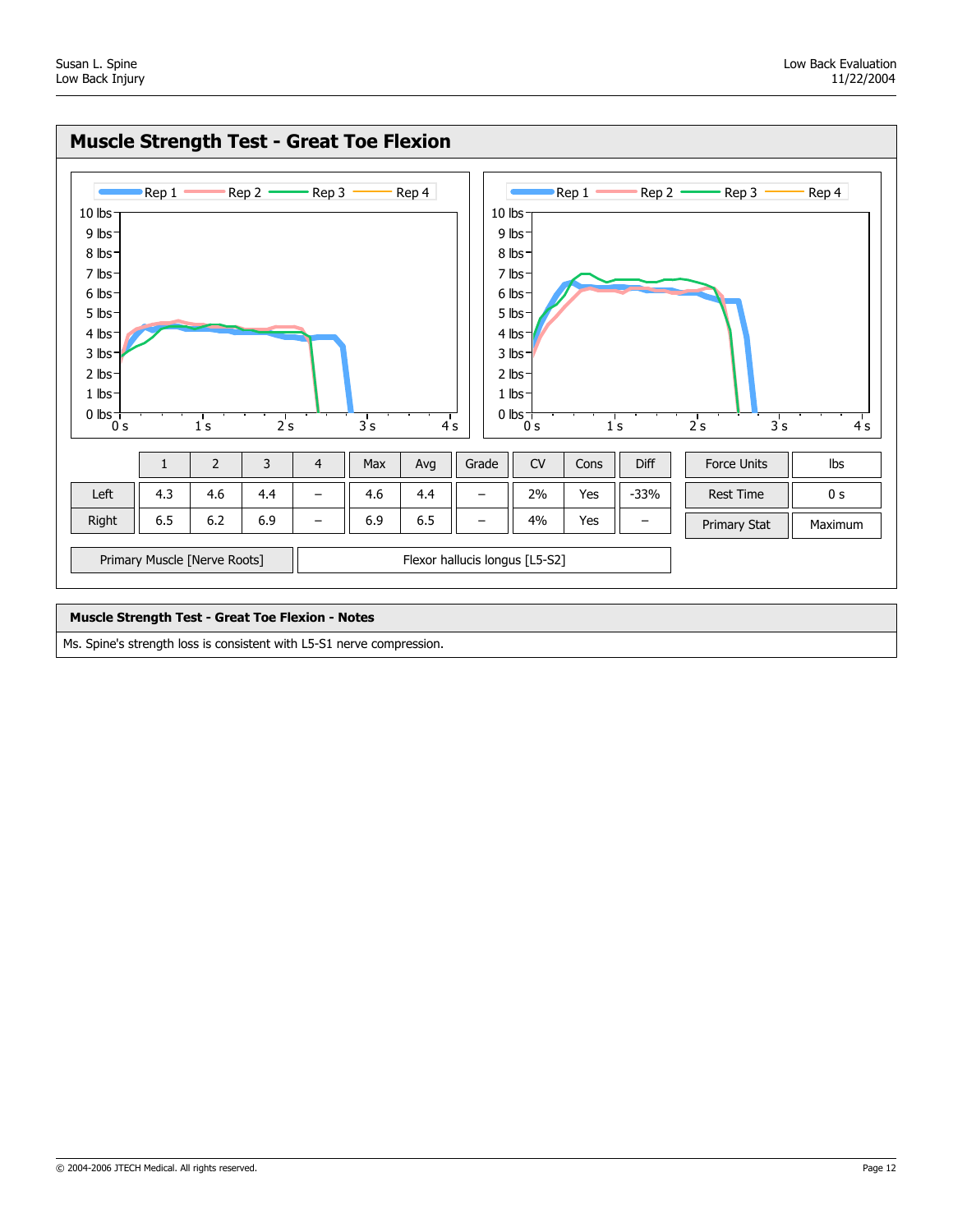

#### Muscle Strength Test - Hip Extension (Knee Flexed) - Notes

Test not completed because it aggrivated symptoms of pain and muscle spasm in Ms. Spine's low back.

## Muscle Test Summary

|                             |              | Left |                                   |       |     |                          |          | Right      |     |           |      |       |
|-----------------------------|--------------|------|-----------------------------------|-------|-----|--------------------------|----------|------------|-----|-----------|------|-------|
|                             | <b>Units</b> | Max  | <b>CV</b><br>Grade<br>Avg<br>Cons |       |     |                          |          | <b>Max</b> | Avg | <b>CV</b> | Cons | Grade |
| Great Toe Extension         | Ibs          | 3.8  | 3.7                               | 3%    | Yes | $\qquad \qquad -$        | -30% L   | 5.4        | 5.3 | 0%        | Yes  | -     |
| <b>Great Toe Flexion</b>    | Ibs          | 4.6  | 4.4                               | 2%    | Yes | $\overline{\phantom{m}}$ | $-33%$ L | 6.9        | 6.5 | 4%        | Yes  | -     |
| Hip Extension (Knee Flexed) | Ibs          | 7.7  | 7.5                               | $1\%$ | Yes | $\overline{\phantom{m}}$ |          |            |     |           |      |       |